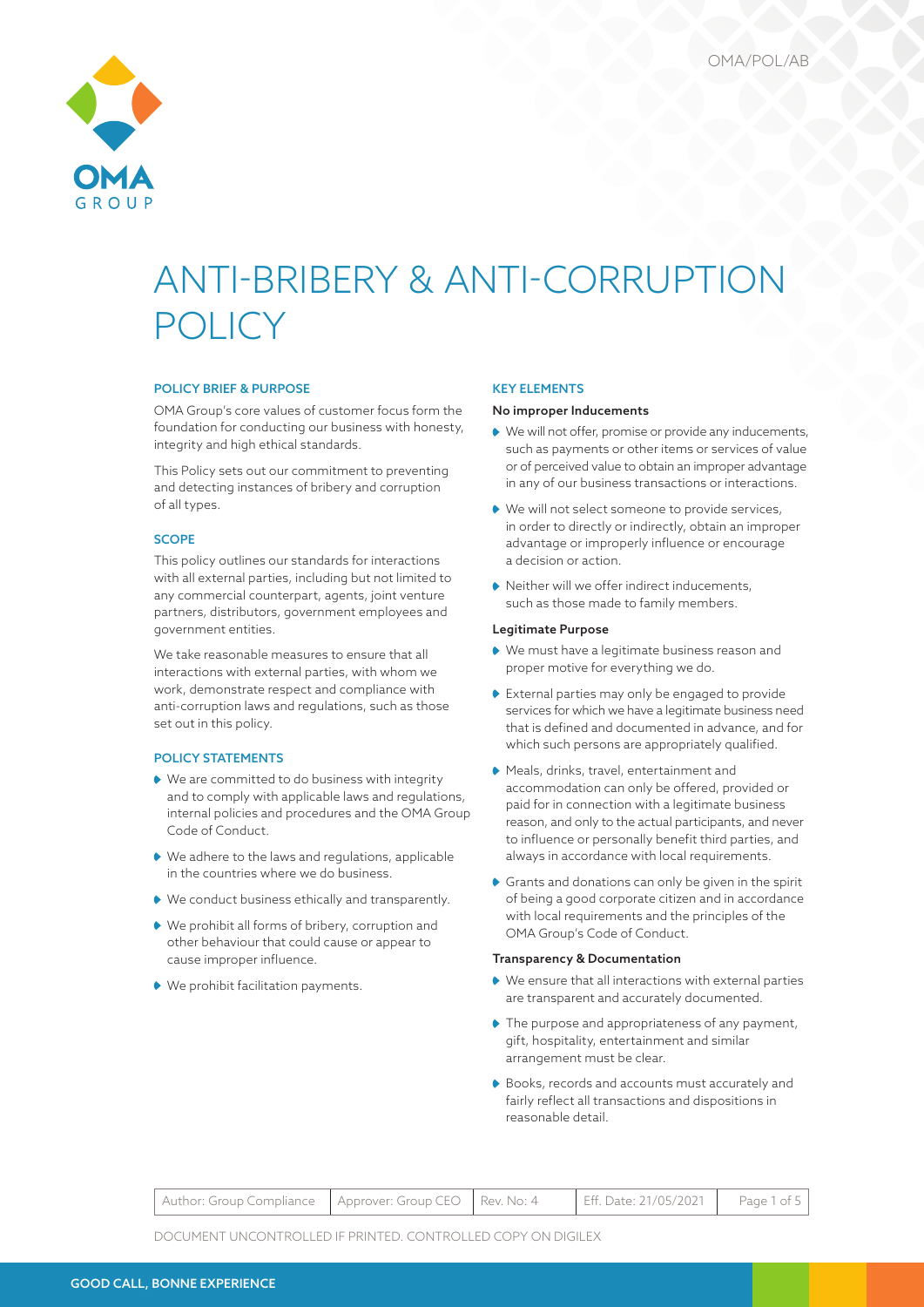

### Reasonableness of Value, Amount and Frequency

- Anything we pay or provide must be reasonable and permissible under applicable laws and regulations.
- ◆ Payments (including discounts or commissions) must be reasonable and in line with prevailing market rates and in accordance with internal control requirements. The "Fair Market Value" is objectively determined according to the standards of the relevant country.
- $\blacklozenge$  Items or services of value, including gifts, hospitality, accommodation, entertainment and travel must be permissible under applicable requirements and be reasonable and not lavish nor excessive in value, amount or frequency.

# GIFTS AND HOSPITALITY

OMA Group has built a strong reputation as an ethical, trustworthy company. OMA Group employees are responsible for protecting that reputation by demonstrating honesty and integrity in all their interactions with business partners, stakeholders, customers and each other.

This policy does not prohibit normal and appropriate hospitality (given and received) to or from third parties. The giving or receipt of gifts is acceptable if the following requirements are met:

- ◆ the gift is given in OMA Group's name, not the employee's
- $\blacktriangleright$  it is not made with the intention of influencing a third party
	- to obtain or retain business
	- to gain a business advantage
	- to reward the provision or retention of business or a business advantage
	- in explicit or implicit exchange for favours or benefits
- $\blacktriangleright$  It is appropriate in the circumstances. For example, in some countries it is customary for small gifts to be given at the time of religious holidays
- $\bullet$  it complies with local law
- $\bullet$  it does not include cash or a cash equivalent (such as gift certificates or vouchers)
- $\bullet$  taking into account the reason for the gift, it is of an appropriate type and value and given at an appropriate time
- $\blacktriangleright$  It is given openly, not secretly

The practice of giving business gifts varies between countries and regions and what may be normal and acceptable in one region may not be in another. The test to be applied is whether in all the circumstances the gift or hospitality is reasonable and justifiable. The intention behind the gift should always be considered.

## WHAT IS NOT ACCEPTABLE

It is not acceptable for any OMA Group's representative to:

- ◆ offer or accept gifts to/from government officials or representatives, politicians or political parties
- give, promise or offer a payment, gift or hospitality to a government official, agent or representative to facilitate or expedite a routine procedure
- ◆ accept payment from a third party where it is known or suspected that payment is offered with the expectation of obtaining a business advantage
- accept a gift or hospitality from a third party where it is known or suspected that the gift or hospitality is offered with the expectation of obtaining a business advantage
- give, promise or offer, a payment, gift or hospitality with the expectation or hope that a business advantage will be received, or to reward a business advantage already given
- $\blacklozenge$  threaten or retaliate against another worker who has refused to commit a bribery offence or raised concerns under this policy or engaged in any activity that might lead to a breach of this policy

| Author: Group Compliance   Approver: Group CEO   Rev. No: 4 |  |  | Eff. Date: 21/05/2021 | Page 2 of 5 |
|-------------------------------------------------------------|--|--|-----------------------|-------------|
|-------------------------------------------------------------|--|--|-----------------------|-------------|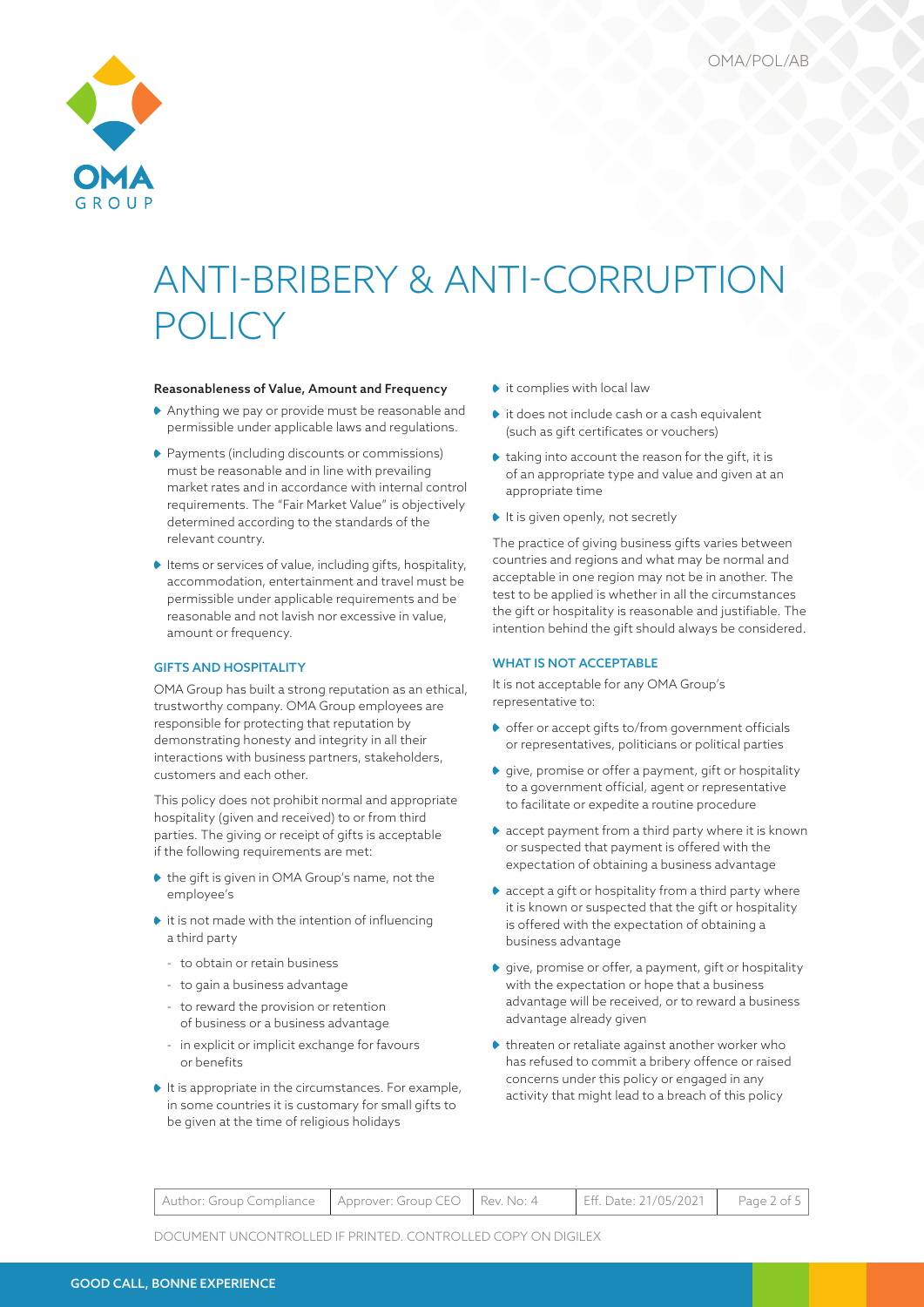

### FACILITATION PAYMENTS AND KICKBACKS

'Kickbacks' are typically payments made in return for a business favour or advantage. Facilitation payments are typically small, unofficial payments made to secure or expedite a routine government action by a government official.

OMA Group does not make, and will not accept, facilitation payments or 'kickbacks' of any kind and all employees must avoid any activity that might lead to, or suggest, that a facilitation payment or kickback will be made or accepted by OMA Group.

If an employee is asked to make a payment on OMA Group's behalf, they should always be mindful of what the payment is for and whether the amount requested is proportionate to the goods or services provided. A detailed receipt must always be obtained and any suspicions, concerns or queries should be raised with the relevant manager.

# GOVERNMENT EMPLOYEES

Laws and regulations are strict when dealing with Government employees and reasonable corporate hospitality that is acceptable with other business associates might not be allowable when Government employees are involved. Before any such expenses are incurred, approval must be obtained from the relevant manager or from Group Compliance.

# **DONATIONS**

OMA Group does not make contributions to political parties. Any charitable donations must be legal and ethical under local laws and practices. No donation may be offered or made without the prior approval of a manager.

### RECORD-KEEPING

Each business area and group function must keep financial records and have appropriate internal controls in place which will evidence the business reason for making such payments.

All expense claims relating to hospitality, gifts or expenses incurred to third parties must be submitted in accordance with the applicable expenses policy and specifically record the reason for the expenditure.

All accounts, invoices, vouchers and other records relating to dealings with any stakeholders and business contacts, should be prepared and maintained with strict accuracy and completeness. No accounts may be kept "off-book" to facilitate or conceal improper payments.

### REPORTING & HANDLING ALLEGATIONS

OMA Group employees are encouraged to raise concerns about any issue or suspicion of malpractice at the earliest possible stage. If employees are unsure whether a particular act constitutes bribery or corruption, or any other queries, these should be raised with the relevant manager. If an employee believes that the manager will not deal with an issue appropriately it should be reported directly to the Compliance Officer by email to compliance@omagroup.com

# HOW TO RAISE A CONCERN AS A VICTIM OF BRIBERY OR CORRUPTION

It is important that employees report to their manager or the Compliance Officer as soon as possible if they are:

- ◆ offered a bribe by a third party
- asked to provide a bribe
- suspect that either of these may happen in the future
- $\blacktriangleright$  believe that they are the victim of another form of unlawful activity.

| Author: Group Compliance   Approver: Group CEO   Rev. No: 4 |  | Eff. Date: 21/05/2021   Page 3 of 5 |  |
|-------------------------------------------------------------|--|-------------------------------------|--|
|-------------------------------------------------------------|--|-------------------------------------|--|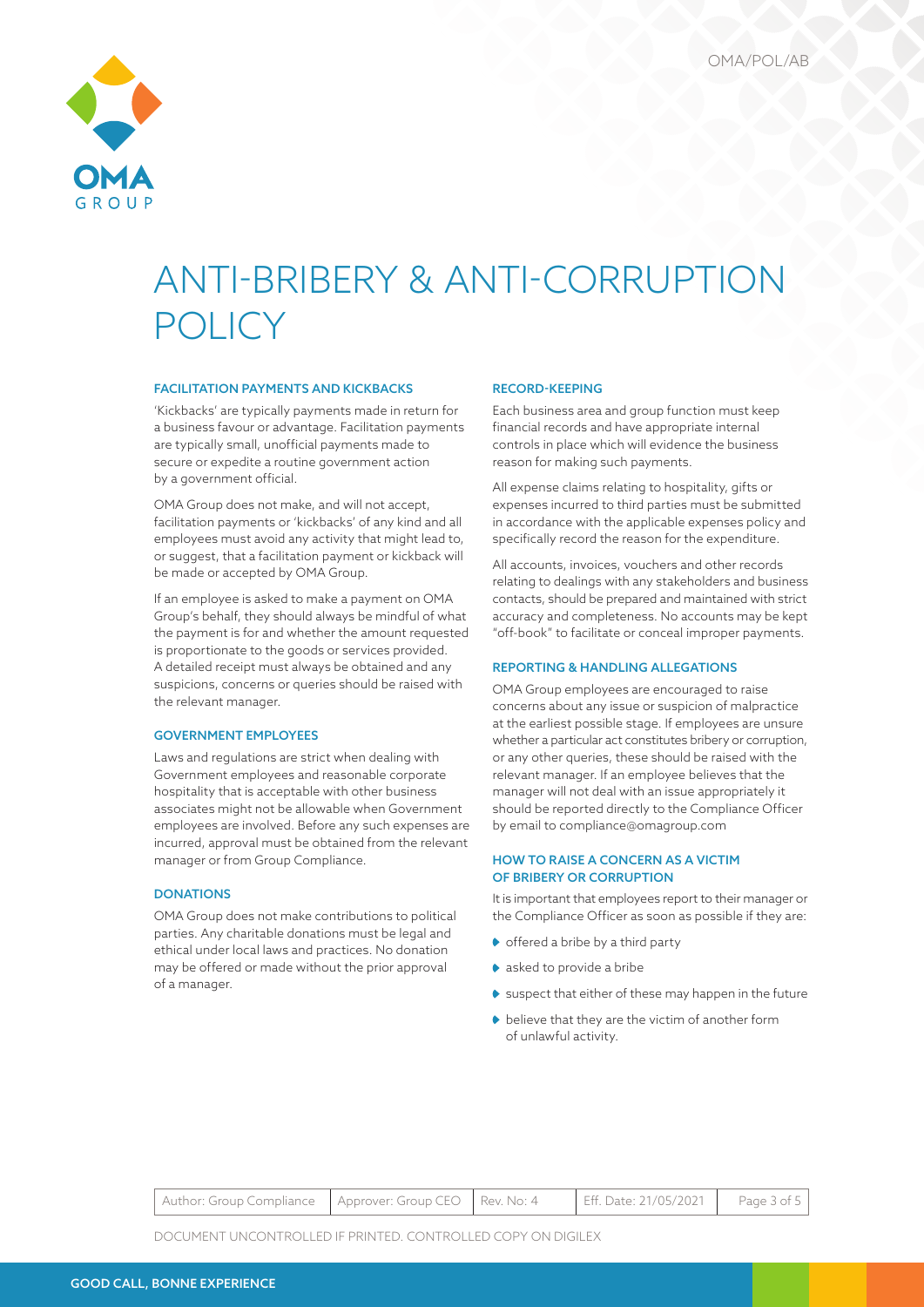

### **PROTECTION**

OMA Group encourages openness and will support anyone who raises genuine concerns in good faith under this policy, even if they turn out to be mistaken.

Employees who report a wrong-doing or raise concerns, or those who refuse to accept or offer a bribe do not need to worry about possible repercussions.

OMA Group is committed to ensuring that no one suffers \*detrimental treatment as a result of refusing to take part in bribery or corruption, or through reporting in good faith their suspicion that an actual or potential bribery or other corruption offence has taken or make take place.

*\*Detrimental treatment includes dismissal, disciplinary action, threats or other unfavourable treatment connected with raising a concern.*

# ROLES AND RESPONSIBILITIES

### Group Compliance

Group Compliance is the author and owner of the Anti-Bribery & Anti-Corruption Policy and as such responsible for:

- ◆ Ensuring that the Anti-Bribery & Anti-Corruption policy is communicated throughout the organization in co-ordination with country management.
- ◆ Oversight of implementation.
- Developing Group procedures which specify minimum requirements on how to achieve policy objectives.
- Developing further guidance on the policy and its objectives.

### Each Business Area and Group Function

Each Country Manager and Group Function is responsible for communicating and implementing the Anti-Bribery & Anti-Corruption throughout the country organization /group function and the Group Managing Director needs to lead the implementation in co-ordination with the country management as appropriate.

Each Country Manager and Group function is responsible for performance and consequential management.

#### OMA Group Employees

OMA Group Employees are responsible for understanding how this policy relates to their daily work and complying with it.

## Enforcement

Failure to follow the principles and steps set out in this Policy may result in disciplinary action, including termination of contract. In addition, breaches of anti-bribery or anti-corruption laws can have severe financial and reputational consequences for the OMA Group. Employees who are found guilty of involvement risk imprisonment and personal fines.

#### Measurement of Success

Each business area and group function needs to provide a self-assessment report regarding the implementation of, and the compliance with, this policy to the Anti-Bribery & Anti-Corruption Compliance Officer. The target setting and the performance indicators will be mutually agreed between the Anti-Bribery & Anti-Corruption Compliance Officer and each business area and group function.

The annual self-assessment reports need to be submitted to the Anti-Bribery & Anti-Corruption Compliance Officer as a minimum on an annual basis. Interim reports can be requested at any time.

| Author: Group Compliance   Approver: Group CEO   Rev. No: 4 |  | Eff. Date: 21/05/2021 Page 4 of 5 |  |
|-------------------------------------------------------------|--|-----------------------------------|--|
|                                                             |  |                                   |  |